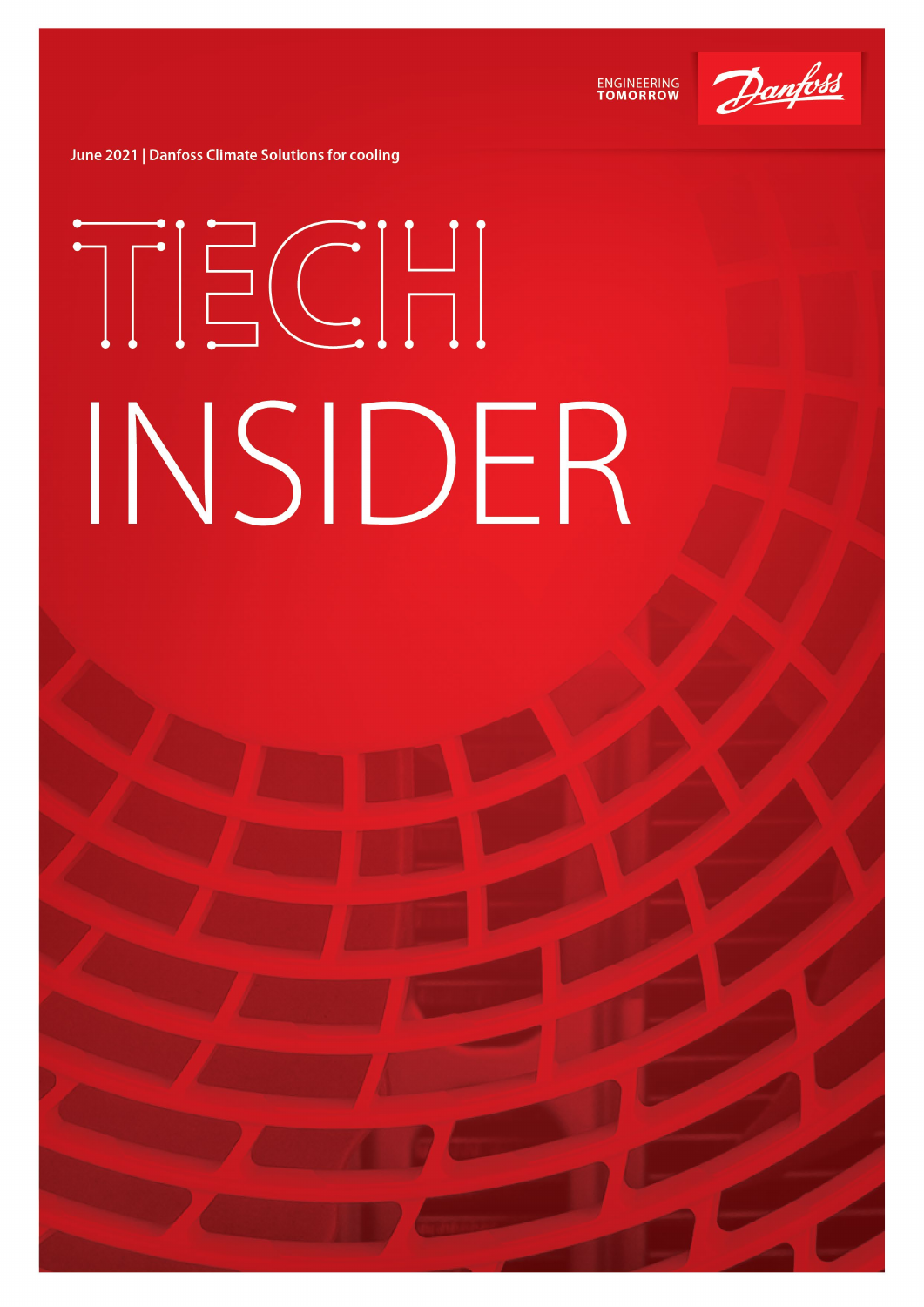

## **Introduction**

Danfoss Tech Insider keeps you updated with the latest news on the cooling and industrial products portfolios from Danfoss Climate Solutions. The content is intended to give a quick overview of core technical news and updates in our product portfolio, including links to relevant documentation and more information. Danfoss Tech Insider is sent out, on a monthly basis, to ensure you are always up to date with the latest innovations and changes made to Danfoss products and solutions. We hope you will enjoy reading Danfoss Tech Insider!

# **Table of Contents**

| Latest Software Release of the Current Generation ADAP-KOOL™ System Manager, the AK-SM 800 Series3 |  |
|----------------------------------------------------------------------------------------------------|--|
|                                                                                                    |  |
|                                                                                                    |  |
|                                                                                                    |  |
|                                                                                                    |  |
|                                                                                                    |  |
|                                                                                                    |  |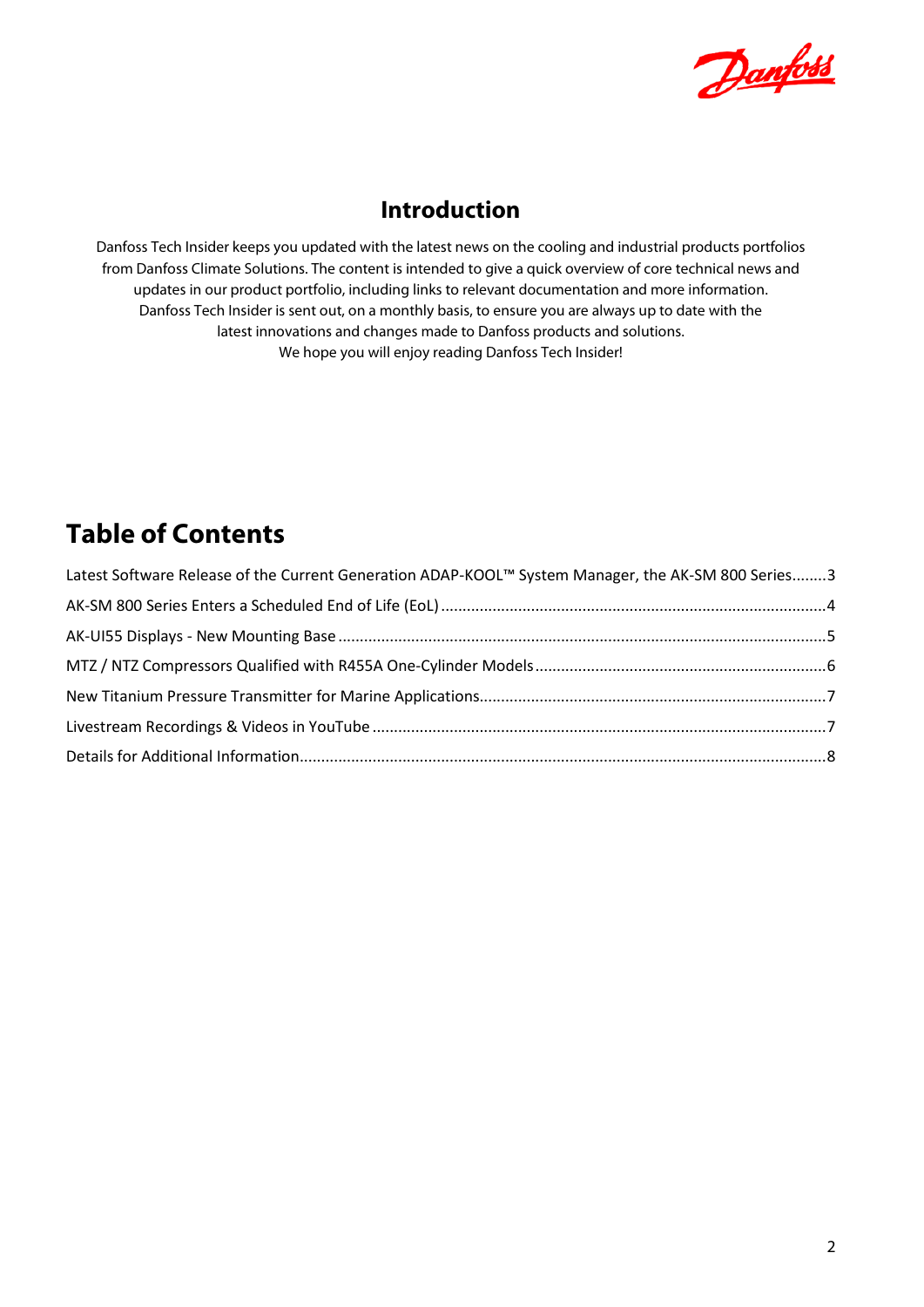

## <span id="page-2-0"></span>**Latest Software Release of the Current Generation ADAP-KOOL™ System Manager, the AK-SM 800 Series**



**The new AK-SM 800 software update v08.095** is now available for **[download](http://www.sm800.danfoss.com/)**. This software is recommended for all customers and improves system reliability and performance. This update will also include manufacturing/production, **ensuring newly produced units will utilize 08.095.**

The AK-SM 800 series firmware version 08.095.007 improves connectivity with CC55 and energy meters, enhances SNMP stability, and includes several updates and improvements.

## **Top changes/improvements include**

- SNMP randomly changing setpoints
- Full CC55 support
- Updated CALM feature
- Improved connectivity to energy meters
- Improved connectivity to Lennox devices
- Several other fixes improving overall stability

EDF updates are also included. Please note that it might be necessary to download the latest EDF files from our System Manager site under this **[link](https://www.danfoss.com/en/service-and-support/downloads/dcs/adap-kool-software/ak-sm-800/#tab-downloads)**.

## **Timing**

V08.095.007 software is immediately available via this **[link](http://sm800.danfoss.com/)**.

## **Affected products**

| AK-SM 850 System M. Ref.      | 080z4001 |
|-------------------------------|----------|
| AK-SM 820 System M. Conv.     | 080z4004 |
| AK-SM 810 System M. Wo D.     | 080z4006 |
| SK-SM 880 System M. full      | 080z4008 |
| SK-SM 880 System M. TP78      | 080z4008 |
| AK-SM 880AL System M. w touch | 080z4552 |

## **Important notice on SM800 platform**

With the new SM 800A platform being released globally, we recommend all customers to change to the new SM 800**A** platform as soon as possible.

Accompanying SM 800 software tools (RMT and StoreView Desktop and Browser) will remain available.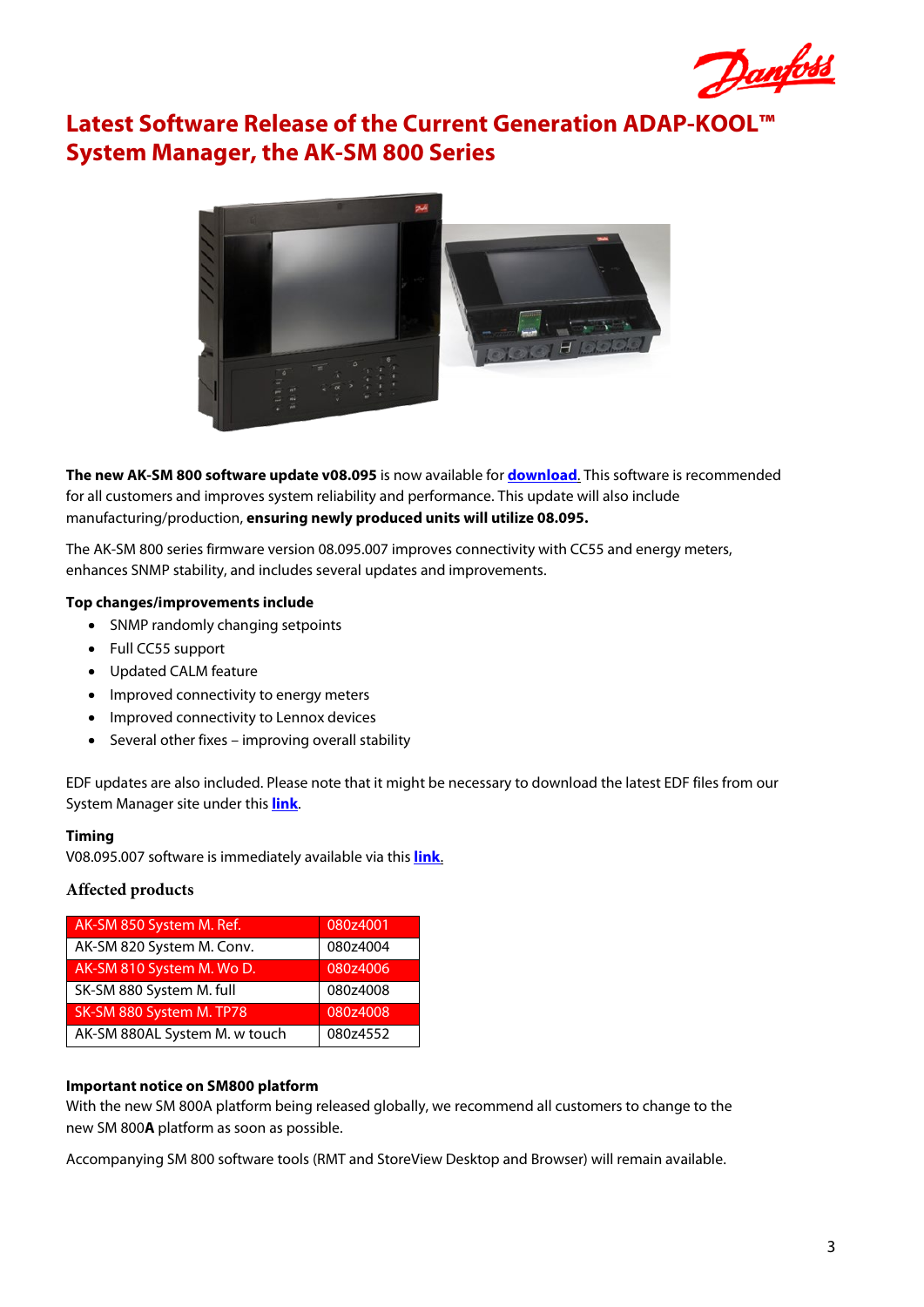

## **Alternative solutions for AK-SM 800**

| <b>Current AK-SM 800 series</b> |          | Recommended alternative - AK-SM 800A |          |  |  |  |
|---------------------------------|----------|--------------------------------------|----------|--|--|--|
| AK-SM 810 System M. Wo D.       | 080z4006 | Currently not available              | n/a      |  |  |  |
| AK-SM 820 System M. Conv.       | 080z4004 | AK-SM 820A Control RS485-            | 080Z4024 |  |  |  |
|                                 |          | Screen / Conv. store                 |          |  |  |  |
| AK-SM 850 System M. Ref.        | 080z4001 | AK-SM 850A Control RS485-            | 080Z4021 |  |  |  |
|                                 |          | Screen/Ref. license                  |          |  |  |  |
| AK-SM 880 System M. full        | 080z4008 | AK-SM 880A Control RS485-            | 080Z4028 |  |  |  |
|                                 |          | Screen / Full store                  |          |  |  |  |
| AK-SM 880 System M. TP78        | 080z4008 | AK-SM 880A Control TP78 retro-fit    | 080Z4029 |  |  |  |
|                                 |          | screen / Full store                  |          |  |  |  |
| AK-SM 880AL System M. w touch   | 080z4552 | Currently not available              | n/a      |  |  |  |

Reach out to your local Sales Representative or Technical Support for further information.

# <span id="page-3-0"></span>**AK-SM 800 Series Enters a Scheduled End of Life (EoL)**

The newly launched AK-SM 800A platform offers higher advantages and is superior to the current AK-SM 800 series. Therefore, Danfoss now announces the scheduling of formal product End-of-Life (EoL) for the current AK-SM 800 series.



The AK-SM 800 platform will transition into maintenance mode – meaning software updates will be focusing on fixing critical bugs and improvements only. With that, accompanying software tools (RMT and StoreView Desktop and StoreView Browser) will remain available and move into maintenance mode.

#### **Timing**

Existing demand up to Q1/2022 will be produced and made available for all our customers. Additional volumes will be produced to cover service replacement need until end of 2022.

#### **Affected products**

| AK-SM 850 System M. Ref.      | 080z4001 |
|-------------------------------|----------|
| AK-SM 820 System M. Conv.     | 080z4004 |
| AK-SM 810 System M. Wo D.     | 080z4006 |
| AK-SM 880 System M. full      | 080z4008 |
| AK-SM 880 System M. TP78      | 080z4008 |
| AK-SM 880AL System M. w touch | 080z4552 |

**Recommendation to change to the new SM 800A platform as soon as possible**

With the new SM 800A platform being released globally, **we recommend all customers to change to the new SM 800A platform as soon as possible.**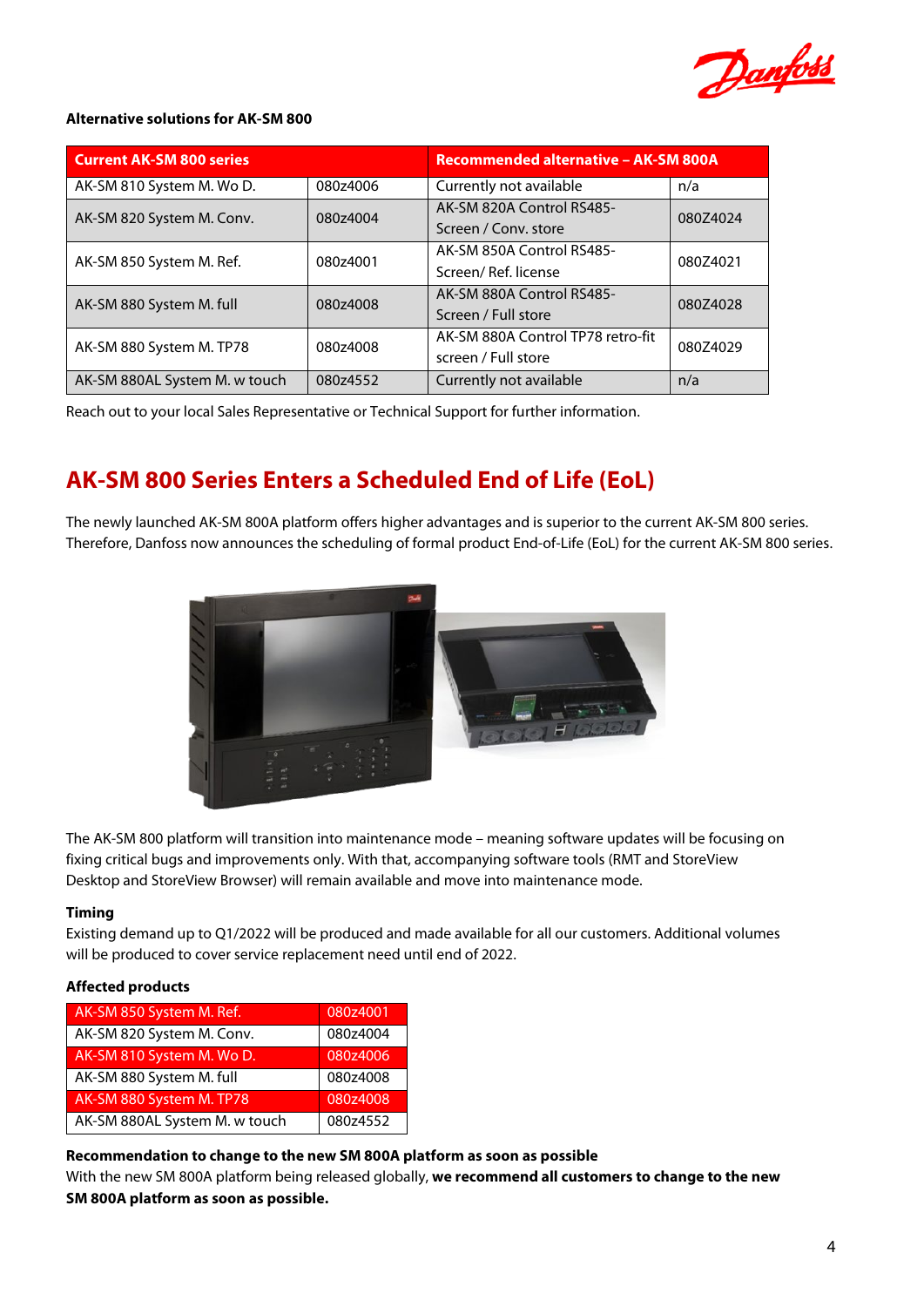

## **Alternative solutions for AK-SM 800**

| <b>Current AK-SM 800 series</b> |          | <b>Recommended alternative - AK-SM 800A</b>           |          |  |  |  |  |
|---------------------------------|----------|-------------------------------------------------------|----------|--|--|--|--|
| AK-SM 810 System M. Wo D.       | 080z4006 | Currently not available                               | n/a      |  |  |  |  |
| AK-SM 820 System M. Conv.       | 080z4004 | AK-SM 820A Control RS485-Screen / Conv. store         | 080Z4024 |  |  |  |  |
| AK-SM 850 System M. Ref.        | 080z4001 | AK-SM 850A Control RS485-Screen/ Ref. license         | 080Z4021 |  |  |  |  |
| AK-SM 880 System M. full        | 080z4008 | AK-SM 880A Control RS485-Screen / Full store          | 080Z4028 |  |  |  |  |
| AK-SM 880 System M. TP78        | 080z4008 | AK-SM 880A Control TP78 retro-fit screen / Full store | 080Z4029 |  |  |  |  |
| AK-SM 880AL System M. w touch   | 080z4552 | Currently not available                               | n/a      |  |  |  |  |

# <span id="page-4-0"></span>**AK-UI55 Displays - New Mounting Base**



Danfoss is now introducing AK-UI55 Mounting Base (084B4099) for the AK-UI55 displays: Info, Set or Bluetooth.

## **Ease of installation**

The mounting base makes it easy to mount the displays on a wall or on the outside of the refrigerated display cabinet.

In a retrofit situation it is easy to exchange an old AK-CC 550 controller and mounting base, as the screw connections fits in the same dimensions.

Please note that the cable must be updated for AK-CC55 and displays.

See the brochure **[here](https://assets.danfoss.com/documents/183068/AD168486422742en-000203.pdf?_ga=2.207036564.668009985.1622402708-427003127.1602058798)**





If you need additional information, please contact your local Danfoss sales representative.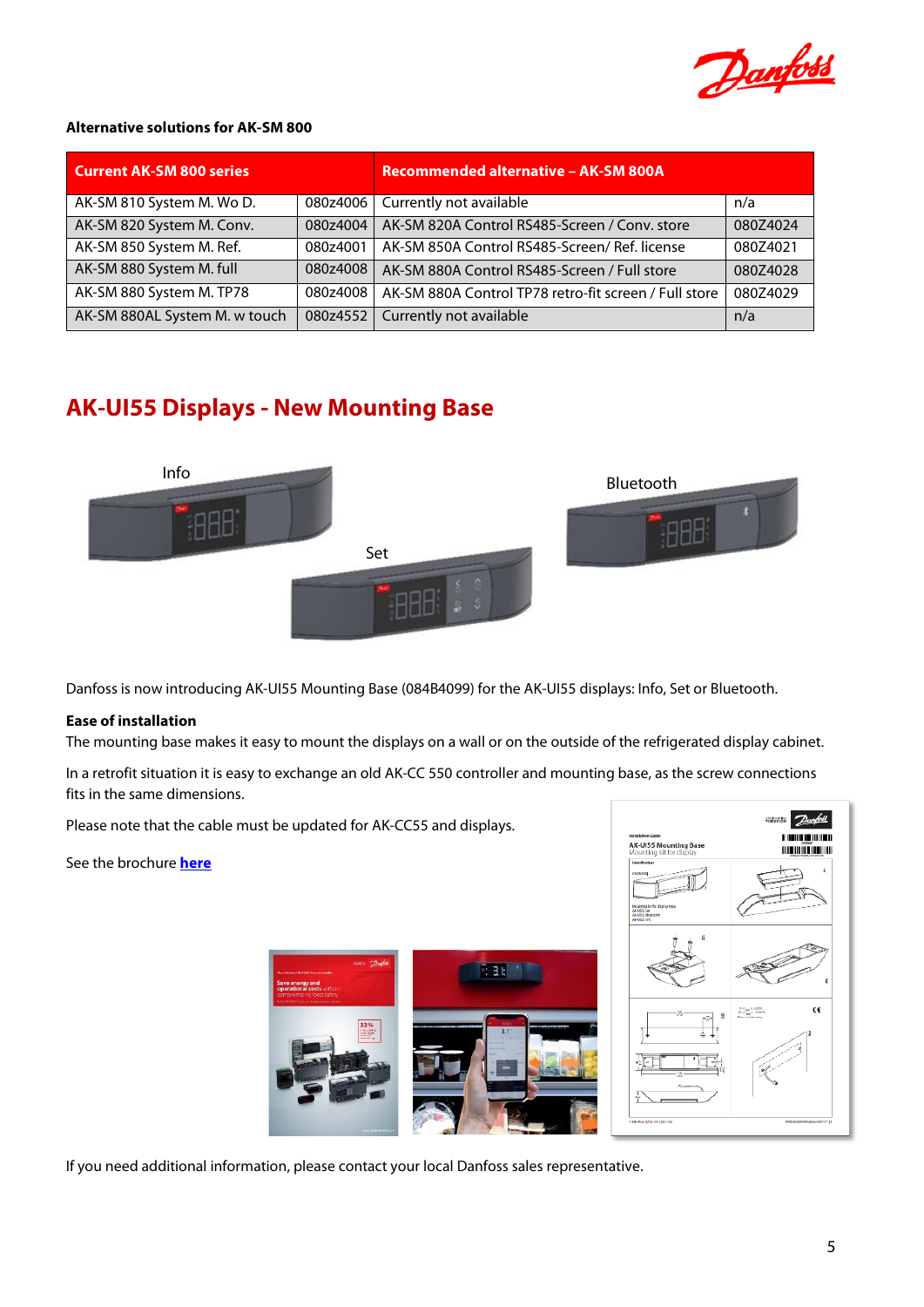

## <span id="page-5-0"></span>**MTZ / NTZ Compressors Qualified with R455A One-Cylinder Models**

The MTZ and NTZ models below are qualified for using with refrigerant R455A, which is classified in Refrigerant Group 1. For R455A, the stated GWP is below 150 limits. The refrigerant is also classified as A2L with low flammability properties. Please refer to European regulations and directives about the safe use of A2L refrigerants (EN378, EN60335). Outside of Europe, refer to local regulations

#### **Affected compressors**

MTZ18, MTZ22, MTZ28, MTZ32, MTZ36, MTZ40, NTZ048, NTZ068 with voltage code 4 (380 - 400 V (415 V) 3 ph) and code 5 (220 - 240 V 1 ph).

All compressor models listed above, starting from serial number LD1008416617, are qualified with R455A.

#### **Operating Map**





## **Nominal Performance data for R455A**

| Compressor<br>model |                      | $To = -35^{\circ}C$ , $Tc = 40^{\circ}C$ , $SC = OK$ , $SH = 10K$ | 50 Hz, EN12900 ratings |                   | 60 Hz, EN12900 ratings<br>To = $-35^{\circ}$ C, Tc = 40 $^{\circ}$ C, SC = 0K, SH = 10K |                             |                       |                   |
|---------------------|----------------------|-------------------------------------------------------------------|------------------------|-------------------|-----------------------------------------------------------------------------------------|-----------------------------|-----------------------|-------------------|
|                     | Cooling,<br>capacity | <b>Power</b><br>input<br>kW                                       | Current<br>input       | <b>COP</b><br>W/W | Coolina<br>capacity                                                                     | Power<br>input<br><b>kW</b> | Current<br>input<br>А | <b>COP</b><br>W/W |
| NTZ048-4            | 677                  | 0.72                                                              | 1.88                   | 0.95              | 807                                                                                     | 0.94                        | 1.86                  | 0.86              |
| NTZ068-4            | 1282                 | 1.28                                                              | 3.5                    | 1.0               | 1438                                                                                    | 1.35                        | 3.28                  | 1.07              |

| <b>R455A</b>        | <b>Refrigeration</b>                                                     |                      |                              |               |                                                                       |                             |                        |                          |                                                                       |                      |                        |                   |
|---------------------|--------------------------------------------------------------------------|----------------------|------------------------------|---------------|-----------------------------------------------------------------------|-----------------------------|------------------------|--------------------------|-----------------------------------------------------------------------|----------------------|------------------------|-------------------|
| Compressor<br>model | 50 Hz, EN12900 ratings<br>To = -10°C, Tc = 45°C, SC = 0K, SH = 10K 50 Hz |                      |                              |               | 50 Hz, ARI ratings<br>To = -6.7 °C, Tc = 48.9 °C, SC = 0K, SH = 11.1K |                             |                        |                          | 60 Hz, ARI ratings<br>To = -6.7 °C, Tc = 48.9 °C, SC = 0K, SH = 11.1K |                      |                        |                   |
|                     | Coolina<br>capacity<br>w                                                 | Power<br>input<br>kW | <b>Current</b><br>input<br>A | C.O.P.<br>w/w | Coolina<br><b>capacity</b><br>w                                       | <b>Power</b><br>input<br>kW | Current.<br>input<br>A | <b>E.E.R.</b><br>Btu.h/W | <b>Cooling</b><br>capacity<br>w                                       | Power<br>input<br>kW | Current.<br>input<br>A | E.E.R.<br>Btu.h/W |
| MTZ018-4            | 1708                                                                     | 1.0                  | 2.5                          | 1.71          | 1882                                                                  | 1.09                        | 2.56                   | 5.87                     | 2276                                                                  | 1.3                  | 2.42                   | 5.99              |
| MTZ022-4            | 2424                                                                     | 1.27                 | 2.53                         | 1.91          | 2654                                                                  | 1.4                         | 2.68                   | 6.46                     | 3394                                                                  | 1.76                 | 2.78                   | 6.58              |
| MTZ028-4            | 3115                                                                     | 1.6                  | 3.77                         | 1.95          | 3405                                                                  | 1.74                        | 3.95                   | 6.66                     | 4416                                                                  | 2.22                 | 3.87                   | 6.79              |
| MTZ032-4            | 3534                                                                     | 1.76                 | 3.52                         | 2.01          | 3849                                                                  | 1.92                        | 3.72                   | 6.85                     | 5081                                                                  | 2.46                 | 3.84                   | 7.04              |
| MTZ036-4            | 4002                                                                     | 2.08                 | 4.57                         | 1.93          | 4441                                                                  | 2.3                         | 4.85                   | 6.59                     | 5661                                                                  | 2.87                 | 4.78                   | 6.73              |
| MTZ040-4            | 4668                                                                     | 2.43                 | 5.54                         | 1.92          | 5110                                                                  | 2.69                        | 5.87                   | 6.49                     | 6524                                                                  | 3.28                 | 5.8                    | 6.78              |

#### **Recommendations**

R455A is a zeotropic refrigerant with a temperature glide of about 6K and therefore must be charged in liquid phase. Even if MTZ and NTZ compressors are loaded with 175PZ, R455A can highly dilute the oil. To prevent any lack of lubrification, a crankcase heater must be used.

For details please refer to the following application guidelines:

**[Maneurop® reciprocating compressors MT/MTZ](https://assets.danfoss.com/documents/184227/AB196386425654en-021502.pdf?_ga=2.99336728.742106935.1623230890-385300317.1530872115)**

**[Maneurop® reciprocating compressors NTZ](https://assets.danfoss.com/documents/183610/AB245486497018en-000601.pdf?_ga=2.227749659.742106935.1623230890-385300317.1530872115)**

and selection program **[CoolSelector2](https://www.danfoss.com/en/service-and-support/downloads/dcs/coolselector-2/coolselector-eula/)**

Code numbers for ordering and technical references printed on the compressor nameplates are unchanged.

If you need additional information, please contact your local Danfoss sales representative or Technical Support.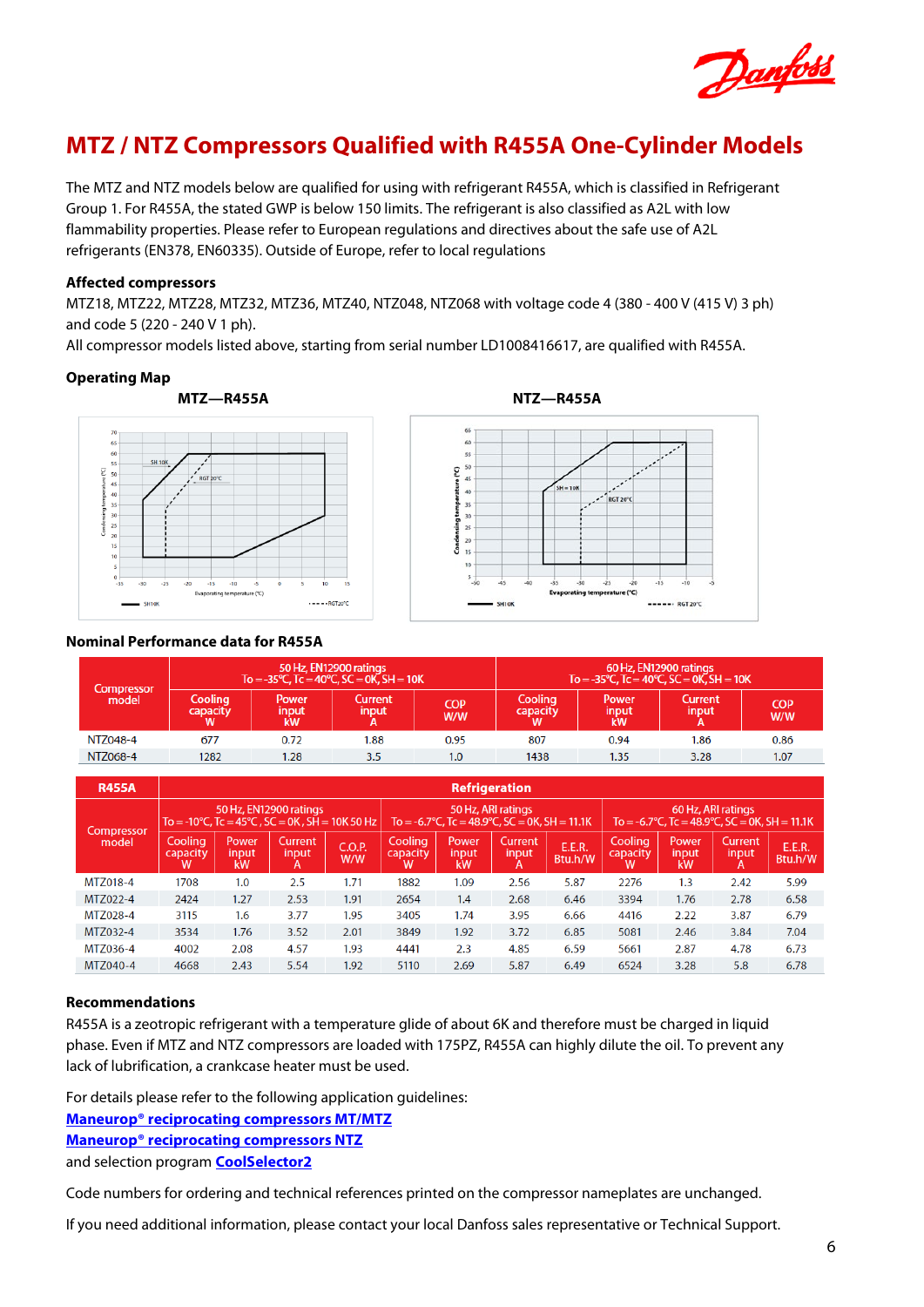

# <span id="page-6-0"></span>**New Titanium Pressure Transmitter for Marine Applications**

To withstand the harshest marine conditions and meeting strict environmental regulations, Danfoss has developed a new Titanium Pressure Transmitter DST P40M



The **[P40M pressure transmitter](https://www.danfoss.com/en/about-danfoss/news/dcs/danfoss-unveils-dst-p40m-pressure-transmitter/)** is specifically engineered for the robust pressure monitoring of marine applications such as ballast-water treatment, exhaust-gas scrubbers, desalination systems, and seawater cooling systems environments where high corrosion resistance and longevity are essential for the reliable operation of the auxiliary and propulsion systems of a vessel.

With P40M, experience best-in-market reliability and performance against aggressive water corrosion through titanium housing and a ceramic AI2O3 96% pressure element. Plus, P40M has several required international marine approvals, easing the design process to save time and administrative cost.

For more technical information have a look at the **[datasheet](https://assets.danfoss.com/documents/184626/AI366043639180en-000402.pdf?_ga=2.130894543.1146245878.1623682049-599904099.1591944557)** or contact our Technical Support.

## **Overall features and benefits**

- Best-in-market quality: titanium housing and ceramic AI2O3 96 % pressure element
- Innovation: robust, durable, weldless titanium construction
- Reliability: improved accuracy with high linearity and low hysteresis value
- Compliance: meets enclosure requirements up to IP67 and operates according to TS 16949
- Marine approvals: China Classification Society (CCS) (pending); DNV-GL EU RO Mutual Recognition Type Approval Certificate; Korean Register (KR); Nippon Kaiji Kyokai General Incorporated Foundations (NK, Class NK)
- Partnership & expertise: 40+ years of market experience, reliable partnership, and innovative future-proof solutions

## <span id="page-6-1"></span>**Livestream Recordings & Videos in YouTube**

#### **Livestream recording:**

• Thermostatic vs electronic expansion valve- **[LINK](https://youtu.be/nB4n9uWf0qA?t=52)**

## **Videos in YouTube:**

- CO2 ejector system performance in a midsized supermarket in mild climate **[LINK](https://youtu.be/QMIGx4lqdRA?t=1)**
- How to replace AK-CC 550 with the AK-CC55 **[LINK](https://youtu.be/5GL--nxgM_8)**
- Main differences between AK-SM 800 and the AK-SM 800A **[LINK](https://youtu.be/itNQGUNxbX0)**
- How to exchange controller on the AK-SM 8xxA | ADAP-KOOL®– **[LINK](https://youtu.be/VeUdjWo3gn4)**
- TXV Superheat Tuner integrated into Ref Tools **[ANIMATION](https://www.youtube.com/watch?v=UCxF7B9FJxU)**